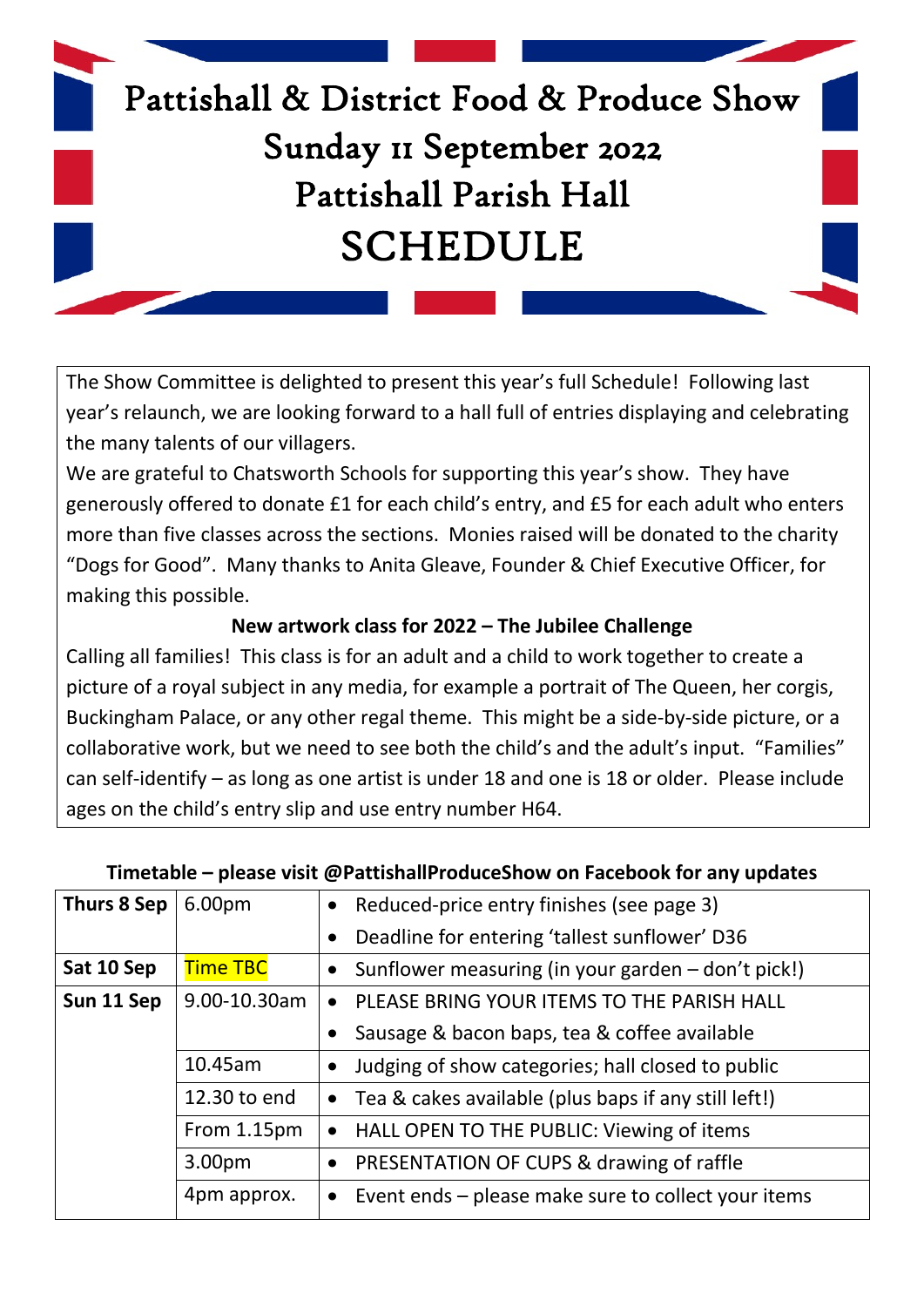#### **PATTISHALL & DISTRICT FOOD & PRODUCE SHOW – JUDGING SECTIONS**

### **SECTION A: VEGETABLES**

## *Unless otherwise specified, all categories are 'any variety'*

- 1. Five onions
- 2. Five potatoes
- 3. Three carrots (with tops)
- 4. Five pods of French beans
- 5. Five runner beans
- 6. Five large tomatoes
- 7. Five small tomatoes
- 8. Three courgettes
- 9. Three beetroots (trimmed)
- 10. Three leeks
- 11. One pumpkin or squash (not courgette / marrow)
- 12. One cabbage
- 13. Longest runner bean
- 14. Longest parsnip
- 15. Heaviest marrow
- 16. Strangest shaped vegetable
- 17. A tray of mixed vegetables (max 5 kinds in an attractive display)

#### **SECTION B: FRUIT**

- 18. Three apples
- 19. Largest apple
- 20. Three pears
- 21. Five plums or damsons
- 22. A tray of mixed fruit (max 5 kinds in an attractive display)

#### **SECTION C: EGGS (Poultry)**

#### *All fresh eggs to be brought in whole*

- 23. One egg
- 24. Three matching eggs
- 25. Heaviest egg
- 26. Brightest yolk
- 27. One decorated egg (decorated by entrant in 2022)

#### **SECTION D: FLOWERS & PLANTS**

- 28. Three roses of same or differing varieties
- 29. Rose, one specimen
- 30. Dahlia, three blooms
- 31. One flowering pot plant
- 32. One cacti or succulent in a pot
- 33. Vase of sweet peas
- 34. Vase of mixed flowers (horticultural not artistic quality)
- 35. Five culinary herbs in a vase
- 36. Tallest sunflower

#### **SECTION E: FLORAL ART** 18"x18" max

- 37. Flower arrangement using all or part of a plastic 2 litre milk carton
- 38. A corsage or buttonhole
- 39. "Fantastic Foliage"
- 40. "A whiter shade of pale"



- 2 -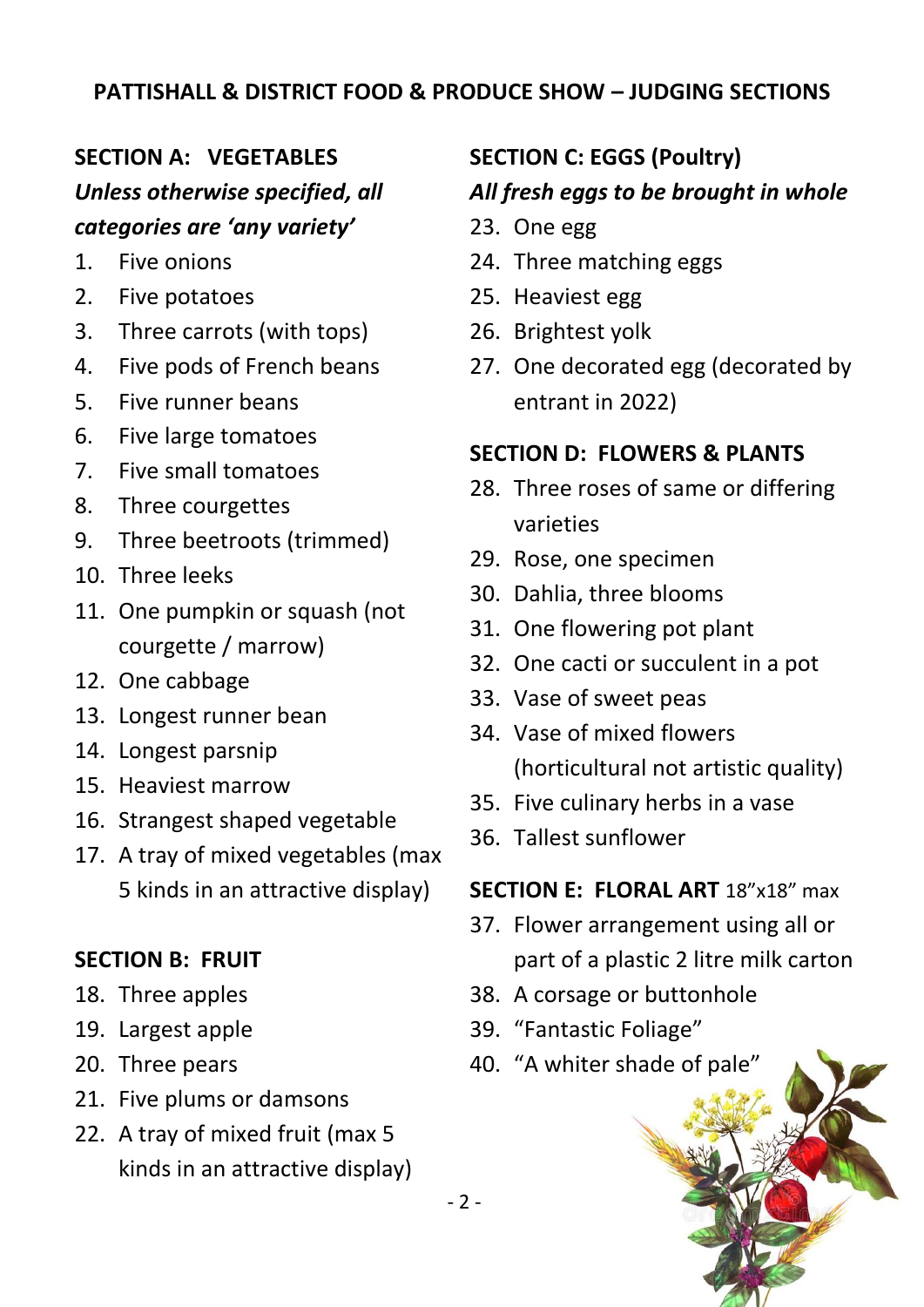## **Entry Form – continue overleaf if needed**

Please use BLOCK CAPITALS to complete form – thank you!

| <b>Name</b>    | Telephone              |
|----------------|------------------------|
| <b>Address</b> | Email                  |
|                | Age (if 16 or younger) |

| Section & Class (e.g. K3) | <b>Description</b> | <b>Entry fee (see below)</b> |
|---------------------------|--------------------|------------------------------|
|                           |                    |                              |
|                           |                    |                              |
|                           |                    |                              |
|                           |                    |                              |
|                           |                    |                              |
|                           |                    |                              |
|                           |                    |                              |
| Form continues overleaf   |                    | <b>Total £:</b>              |

**Please use a SEPARATE ENTRY FORM for EACH PERSON**

## **Forms can be brought to the hall on the day, but for the half-price entry (and to make our secretary's life a bit easier) please return your forms before 6pm on Thursday 8 th September 2022 to:**

Pattishall School, School Rd, Pattishall

Barry Evans, Pear Tree Farm, 14 High St, Astcote – Tel 830 523

Kirsten Gibbs, 15 Church Street, Pattishall

Maggie Merris, 17 Manor Road, Grimscote – Tel 830 893

Rachel Sergison, 3 Home Close, Eastcote

(All of the above will have extra copies of the entry form)

| Entry fee <b>IN ADVANCE</b> : if received by | 20p adults, 10p under 14 |
|----------------------------------------------|--------------------------|
| 6pm on Thursday 8 <sup>th</sup> September    | years (per item)         |
| Entry fee ON THE DAY: between 9.00-          | 40p adults, 20p under 14 |
| 10.30am on Sunday 11 <sup>th</sup> September | years (per item)         |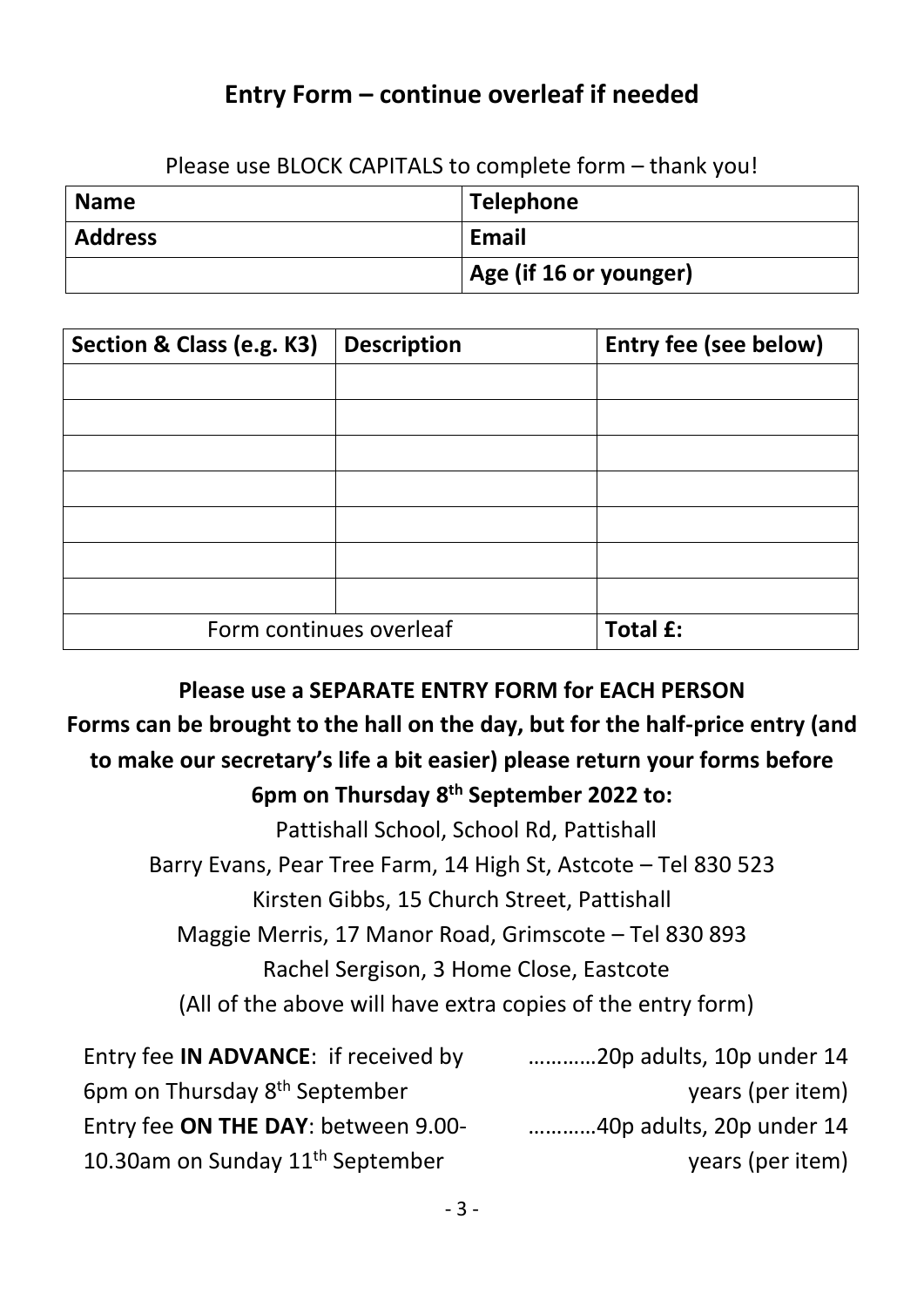| Section & Class (e.g. K 3) | Description | Entry fee (see overleaf) |
|----------------------------|-------------|--------------------------|
|                            |             |                          |
|                            |             |                          |
|                            |             |                          |
|                            |             |                          |
|                            |             |                          |
|                            |             |                          |
|                            |             |                          |
|                            |             |                          |
|                            |             |                          |
|                            |             |                          |
|                            |             |                          |
|                            |             |                          |
|                            |             |                          |
|                            |             |                          |
|                            |             |                          |
|                            |             |                          |
|                            |             |                          |
|                            |             |                          |
|                            |             |                          |
|                            |             |                          |
|                            |             |                          |
|                            |             |                          |
|                            |             |                          |
|                            |             |                          |
|                            |             |                          |
|                            |             |                          |
|                            |             |                          |
|                            |             | <b>Grand Total £</b>     |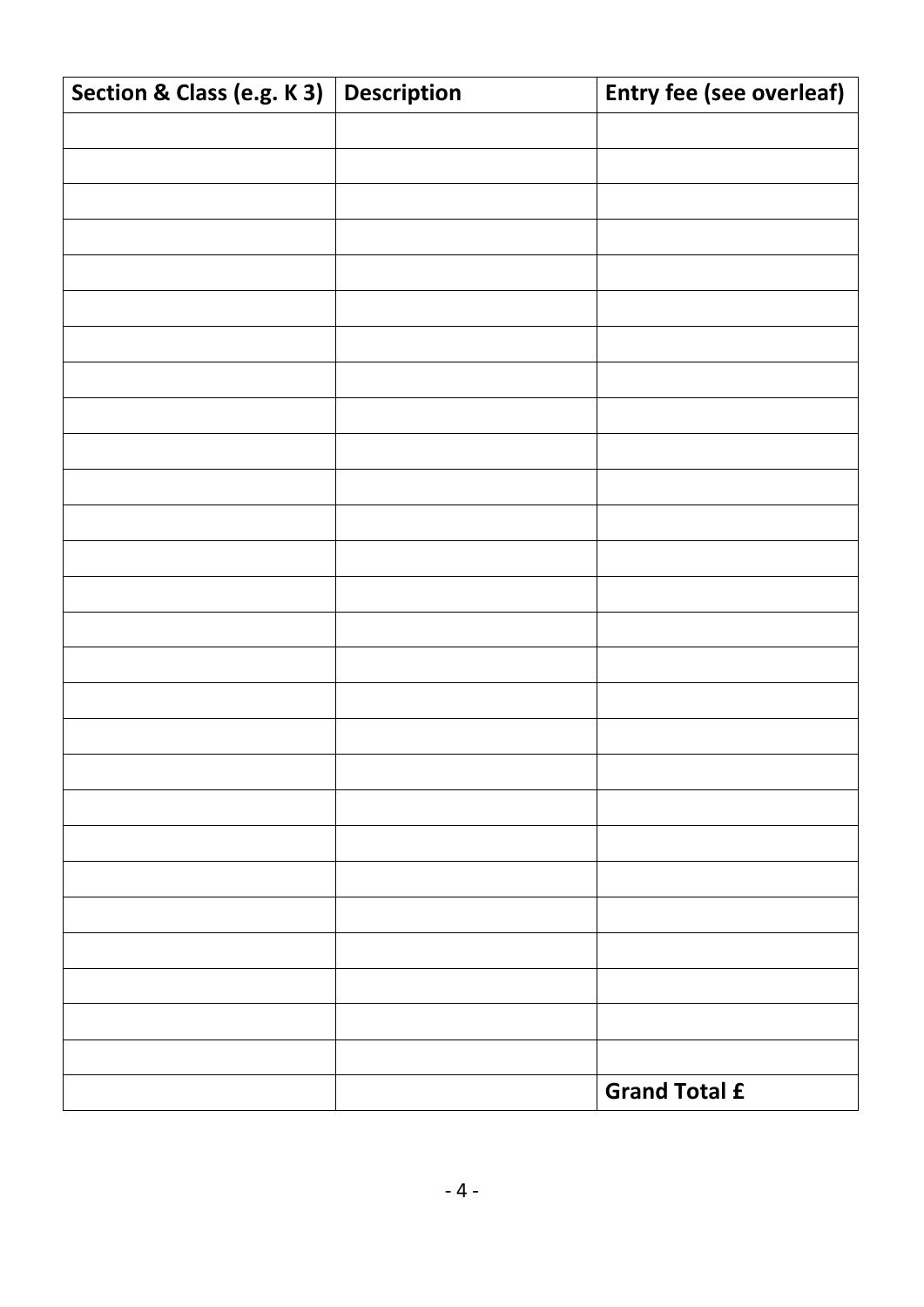- With the exception of Section L (Children) entries are open to all who live or work in Pattishall or Cold Higham Parishes, or *who have lived here previously*
- **Class L is for those age 14 years or younger, who live, attend school, OR have grandparents in Pattishall or Cold Higham Parishes**
- Except where stated flower pots, bowls and troughs may be of any shape or size
- **Enter early and save money! Entry forms received before 6pm on Thursday 8 th September 2022 cost 20p adults & 10p under 14s PER ITEM; entry forms between 9.30-11.00am on the day of the show cost 40p adults & 20p under 14s PER ITEM**
- Please use a SEPARATE ENTRY FORM for EACH PERSON
- **A maximum of 3 entries per individual class is allowed per person, however you may enter for any / all classes within a section**
- Items should be brought to the Parish Hall between 9.30 and 10.45am on Sunday 11<sup>th</sup> September 2022
- **Judging will begin at 10.45 am. The hall will not be open to the public until judging is complete – this should be around 1.15pm**
- Cups will be announced at approximately 3.00pm
- **We won't have an auction this year – please collect your items from the hall after the cups have been announced – 3.30pm. We will dispose of any perishable items not collected by 4pm**
- The judges' decision is final; no correspondence will be entered into
- **The Committee cannot accept any responsibility for loss or damage to the property of any exhibitor at or in transit to or from the show**
- Please claim any lost property or left items (non-perishable) as soon as possible
- **All trophies awarded remain the property of Pattishall and District Produce Show and must be returned to the Chair by 1 st August 2023**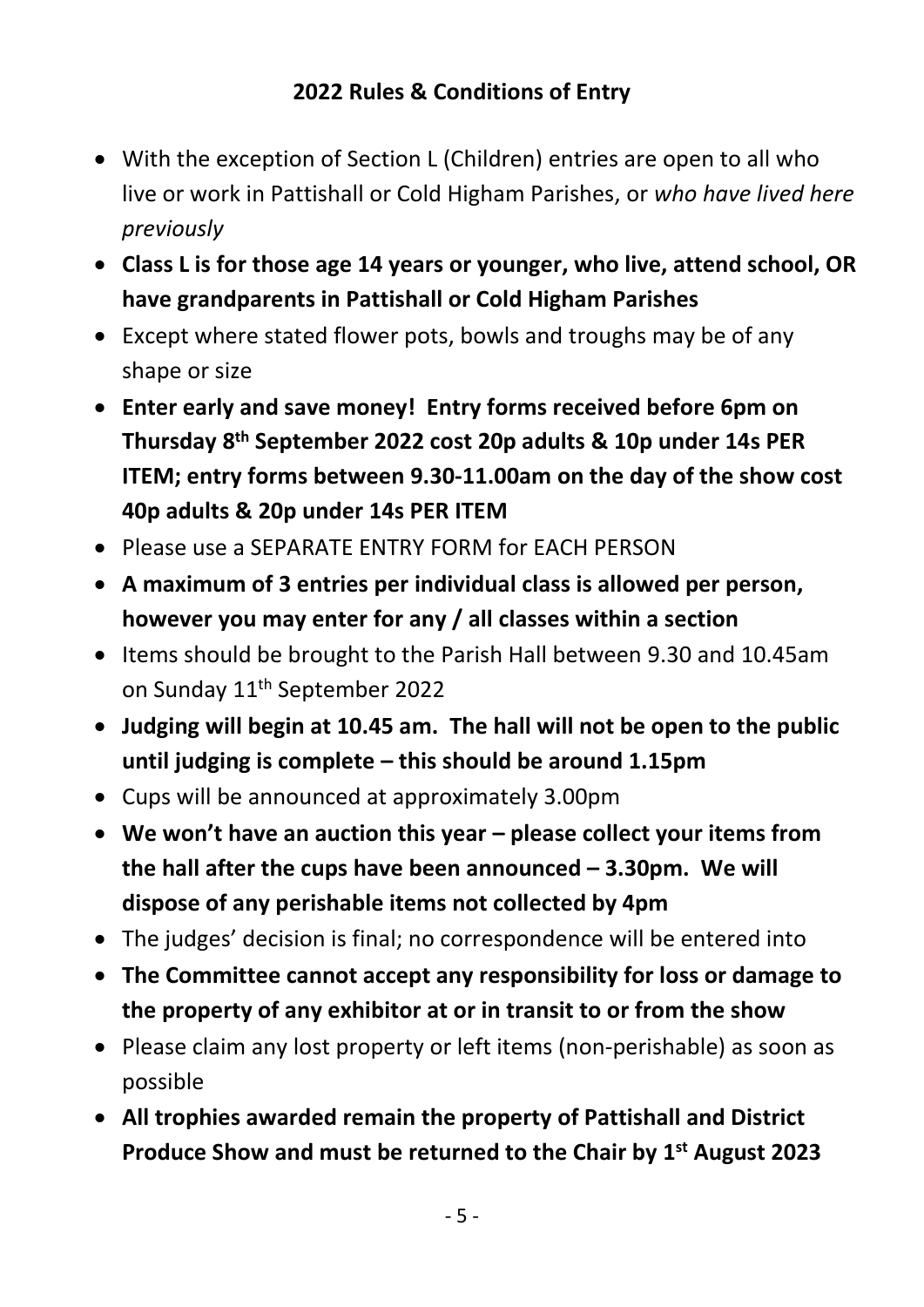

### **Pattishall & District Produce Show Sunday 11th September 2022 Cups and Trophies**



Points awarded: 1 point for each entry received on the day; 20 points for First, 15 points for Second and 10 points for Third.

**Section L cups awarded for highest total of points in each age group:**



A big Pattishall Produce Show 'thank you' to our judges. They are all experts in their field who travel to the show and volunteer their time to make our day a success!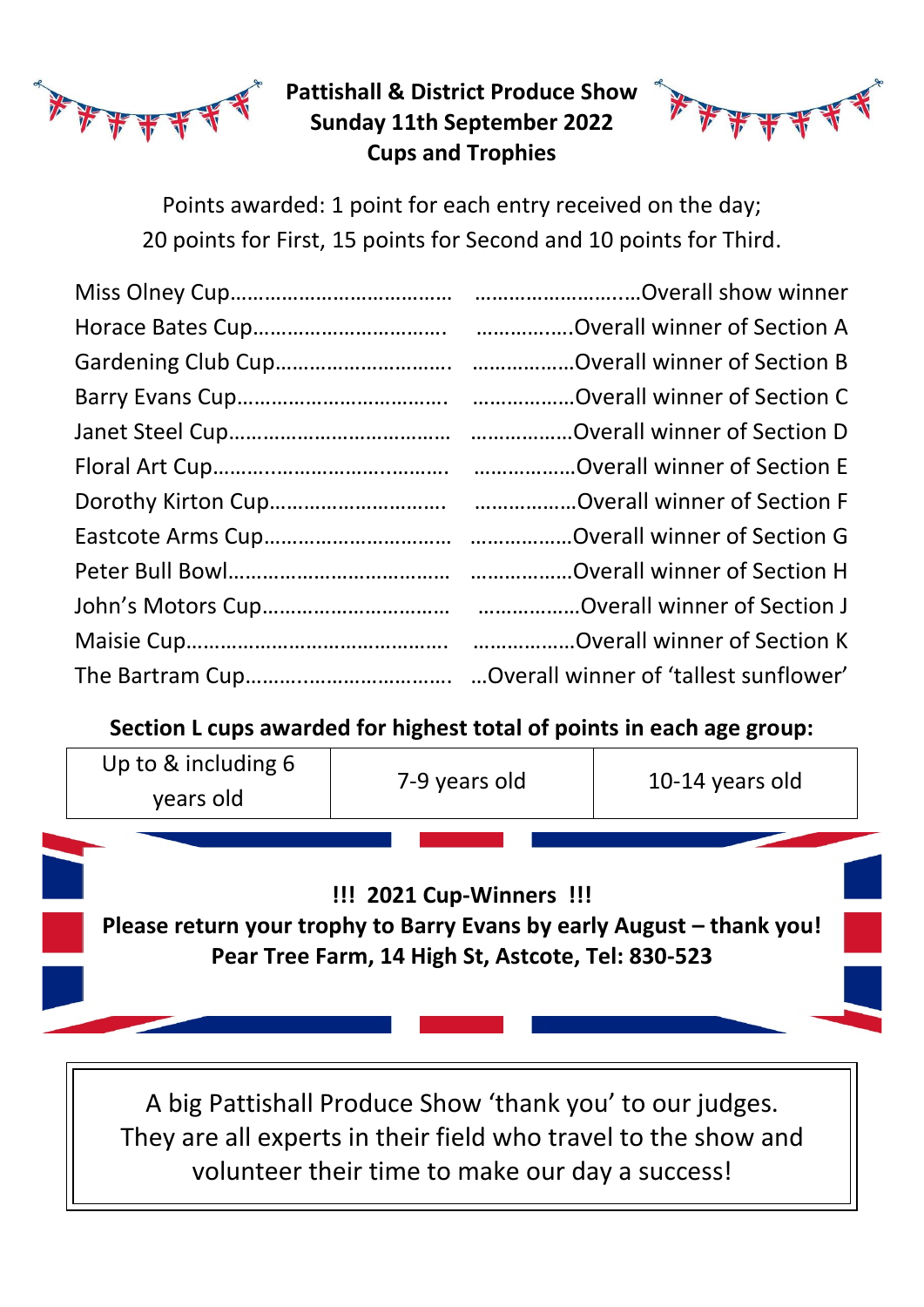## **SECTION F: COOKERY / BAKING**

- 41. Four scones same flavour sweet **JAMS, CHUTNEYS, DRINKS &**  or savoury
- 42. Four decorated cupcakes
- 43. Tea loaf (any kind)
- 44. Decorated cake in the shape of an animal
- 45. Lemon drizzle cake
- 46. Cake to include any vegetable in recipe e.g. carrot, courgette, etc.



- 47. Six jam tarts
- 48. Un-iced Victoria sponge, with jam-only filling
- 49. Six butter shortbread biscuits
- 50. Six any other biscuit or cookie
- 51. Three chocolate brownies
- 52. Bread any kind, any grain, with or without additional flavourings
- 53. Quiche any variety, minimum six-inch diameter
- 54. \*MEN ONLY\* Chocolate cake (will not be added to the points)



# **SECTION G: COOKERY / HOMEMADE VINEGARS**

- 55. Jam or preserves, with or without a little tipple
- 56. Marmalade (any citrus fruit)
- 57. Jelly sweet or savoury
- 58. Chutney and pickles
- 59. Homemade wine, flavoured spirit, or non-alcoholic beverage
- 60. Dressing, sauce, or vinegar

### **SECTION H: ART**

# **Any media, size, and theme, unless stated otherwise**

- 61. A painting or drawing in any media
- 62. 3D art (e.g. ceramics, wood, glass, surprise us!)
- 63. Art on a postcard (any subject / any media; max size 4"x6")
- 64. Jubilee Challenge see front cover

#### **SECTION J: HANDICRAFTS**

# **Must not have been entered previously**

- 65. Greetings card
- 66. Any sewn item
- 67. Any knitted or crocheted item
- 68. A handmade or decorated kitchen item
- 69. An upcycled or recycled object